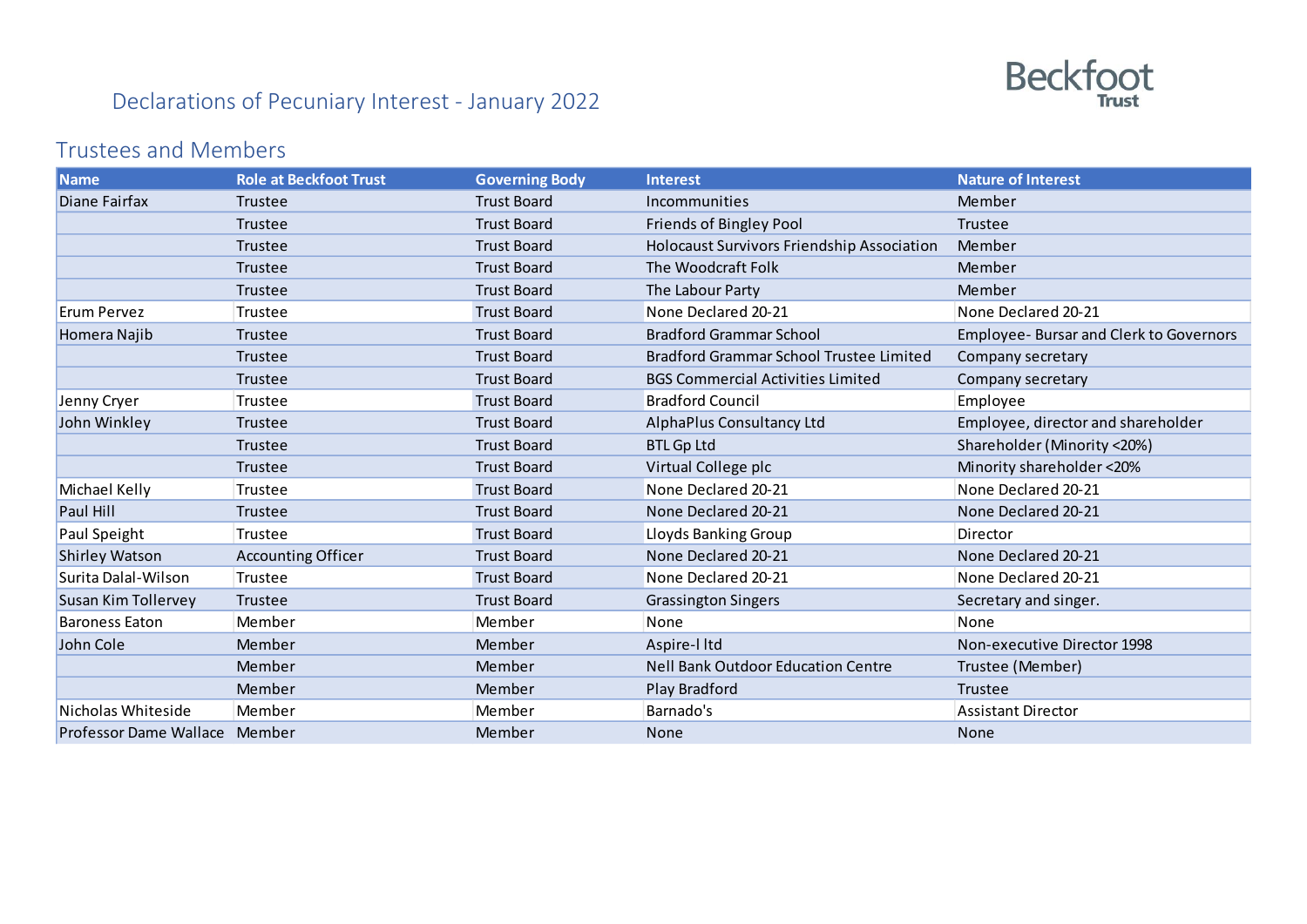

## Local School Committee Members

| <b>Name</b>             | <b>Role at Beckfoot Trust</b> | <b>Local School Committee Interest</b> |                                   | <b>Nature of Interest</b> |
|-------------------------|-------------------------------|----------------------------------------|-----------------------------------|---------------------------|
| <b>Andy Thorlby</b>     | Local School Committee Member | Beckfoot                               | None                              | None                      |
| Anne Mody               | Local School Committee Member | <b>Beckfoot Oakbank</b>                | None                              | None                      |
| Anwen James-Richards    | Local School Committee Member | <b>Beckfoot</b>                        | None                              | None                      |
| <b>Barry Dolan</b>      | Local School Committee Member | <b>Beckfoot Allerton</b>               | None                              | None                      |
| <b>Beth McPhail</b>     | Headteacher                   | <b>Beckfoot Phoenix</b>                | None                              | None                      |
| Charlotte Holden        | Local School Committee Member | Beckfoot                               | None                              | None                      |
| Christina Gunning       | Headteacher                   | <b>Beckfoot Priestthorpe</b>           | None                              | None                      |
| Claire Kane             | Local School Committee Member | <b>Beckfoot Priestthorpe</b>           | None                              | None                      |
| Davinder Saggu          | Local School Committee Member | <b>Beckfoot Allerton</b>               | None                              | None                      |
| Derek Simmonds          | Local School Committee Member | <b>Beckfoot Oakbank</b>                | <b>Stanbury Village School</b>    | <b>Associate Governor</b> |
| Fiona Adrian            | Local School Committee Member | Hazelbeck                              | None                              | None                      |
| <b>Graeme Wrightson</b> | Headteacher                   | <b>Beckfoot Heaton</b>                 | None                              | None                      |
| Hannah Reeton           | Local School Committee Member | Beckfoot                               | None                              | None                      |
| Harry Gwinnett          | Local School Committee Member | <b>Beckfoot Thornton</b>               | <b>None</b>                       | None                      |
| Hasnain Abbas           | Local School Committee Member | <b>Beckfoot Allerton</b>               | None                              | None                      |
| <b>Helen Denton</b>     | Local School Committee Member | <b>Beckfoot Phoenix</b>                | None                              | None                      |
| <b>Helen Holland</b>    | Local School Committee Member | Hazelbeck                              | None                              | None                      |
| <b>Jay Russell</b>      | Local School Committee Member | <b>Beckfoot Thornton</b>               | None                              | None                      |
| Jeremy Richardson       | Headteacher                   | <b>Beckfoot Thornton</b>               | None                              | None                      |
| Joanne Dowson           | Local School Committee Member | <b>Beckfoot Thornton</b>               | None                              | None                      |
| Joanne Reynard          | Local School Committee Member | Beckfoot                               | <b>NHS</b>                        | Employee                  |
| Jonathan Waterworth     | Local School Committee Member | Hazelbeck                              | None                              | None                      |
| Julie Jepson            | Local School Committee Member | <b>Beckfoot Upper Heaton</b>           | None                              | None                      |
| Kamiljeet Kaur          | Local School Committee Member | <b>Beckfoot Heaton</b>                 | None                              | None                      |
| Linda Hanson            | Headteacher                   | <b>Beckfoot Nessfield</b>              | DroneonMedia                      | Partner                   |
| Lindsey Sunley          | Local School Committee Member | <b>Beckfoot Allerton</b>               | None                              | None                      |
| Lisa Hinett             | Local School Committee Member | <b>Beckfoot Phoenix</b>                | None                              | None                      |
| Lisa Powell             | Local School Committee Member | <b>Beckfoot Phoenix</b>                | <b>Keighley Community Nursery</b> | Director                  |
| Lucy Cowley             | Local School Committee Member | <b>Beckfoot Thornton</b>               | <b>None</b>                       | None                      |